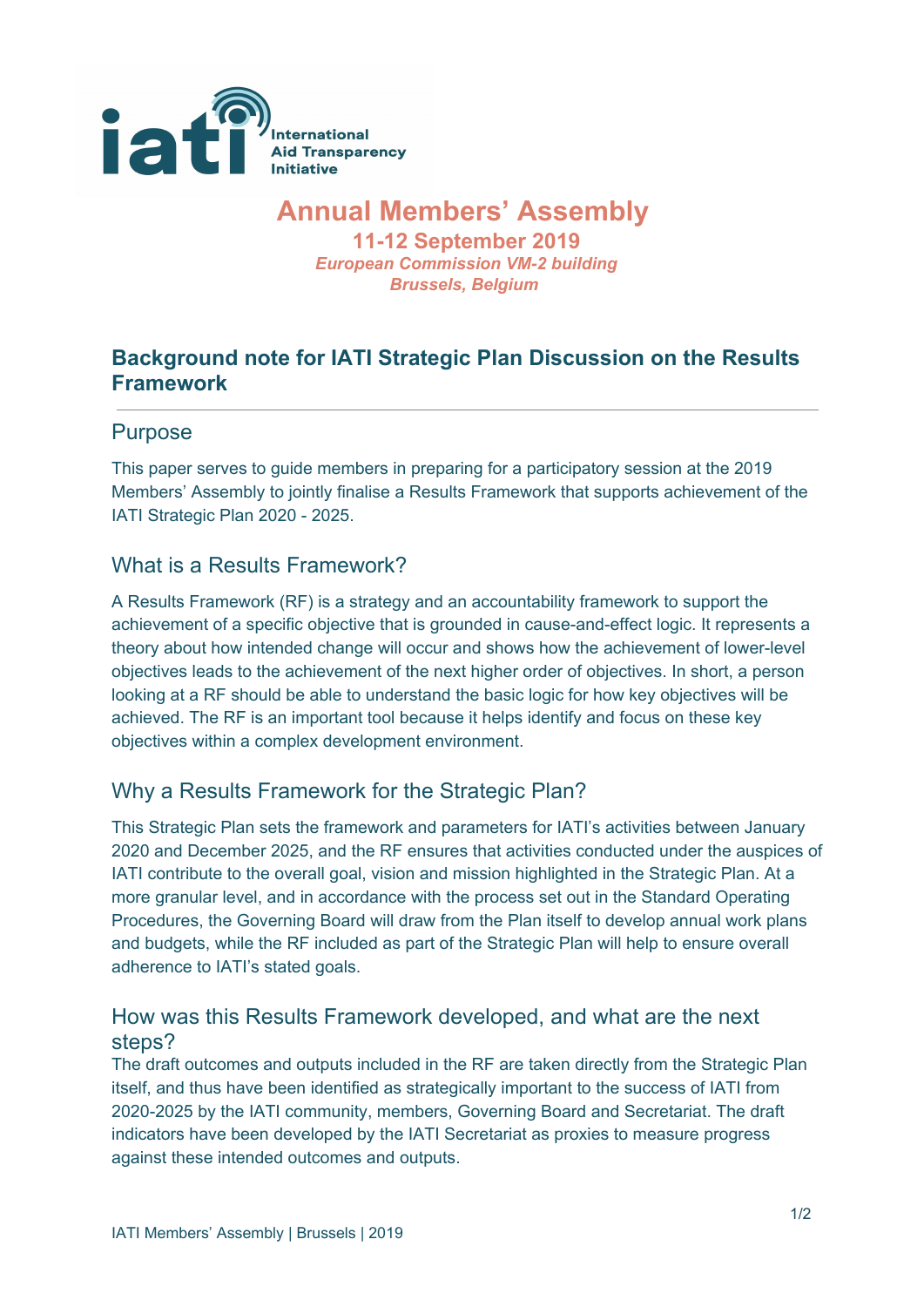During the Strategic Plan session at the Members' Assembly, members will be asked to advise / comment on the RF, including its draft outcomes, outputs and indicators, and also on appropriate baselines and ambitious but realistic targets for the RF across the 2020-2025 period. By doing this thinking together with stakeholders who have different perspectives, IATI can tailor its interventions to give the greatest chance of achieving meaningful change.

Questions for discussion during the Members' Assembly breakout session on the Strategic Plan:

- Are we measuring the appropriate drivers of progress for achieving the objectives of the Strategic Plan?, i.e. does the RF directly service the intended outcomes of the Strategic Plan, namely:
	- o Driving a significant improvement in the quality of data published to IATI;
	- o Promoting the systematic use of IATI data by development and humanitarian actors; and
	- $\circ$  Strengthening the IATI Standard to support these objectives by consolidating its technical core, maintaining its infrastructure and reinvigorating its community of publishers and members.
- If not, what could / should be amended to ensure that the RF responds directly to the objectives of the Strategic Plan?
- Are the outputs and indicators specific, measurable, attainable, relevant and time-bound (S.M.A.R.T.)? More specifically,
	- $\circ$  Is it clear exactly what is being measured? Do they capture the essence of the desired result / output?
	- $\circ$  Are the outputs and indicators measurable? Does the indicator have the capacity to be counted, observed or analysed?
	- o Are the outputs and indicators achievable and realistic?
	- o Are the outputs and indicators timely? Does the monitoring and evaluation system allow progress to be tracked in a cost-effective manner, without undue human resource burdens, with clear identification of the particular stakeholder group(s) to be affected?
- What is the level of ambition for each outcome and output indicator to be achieved by the end of 2025? What are realistic annual milestones for 2020, 2021, 2022, 2023, 2024 and 2025.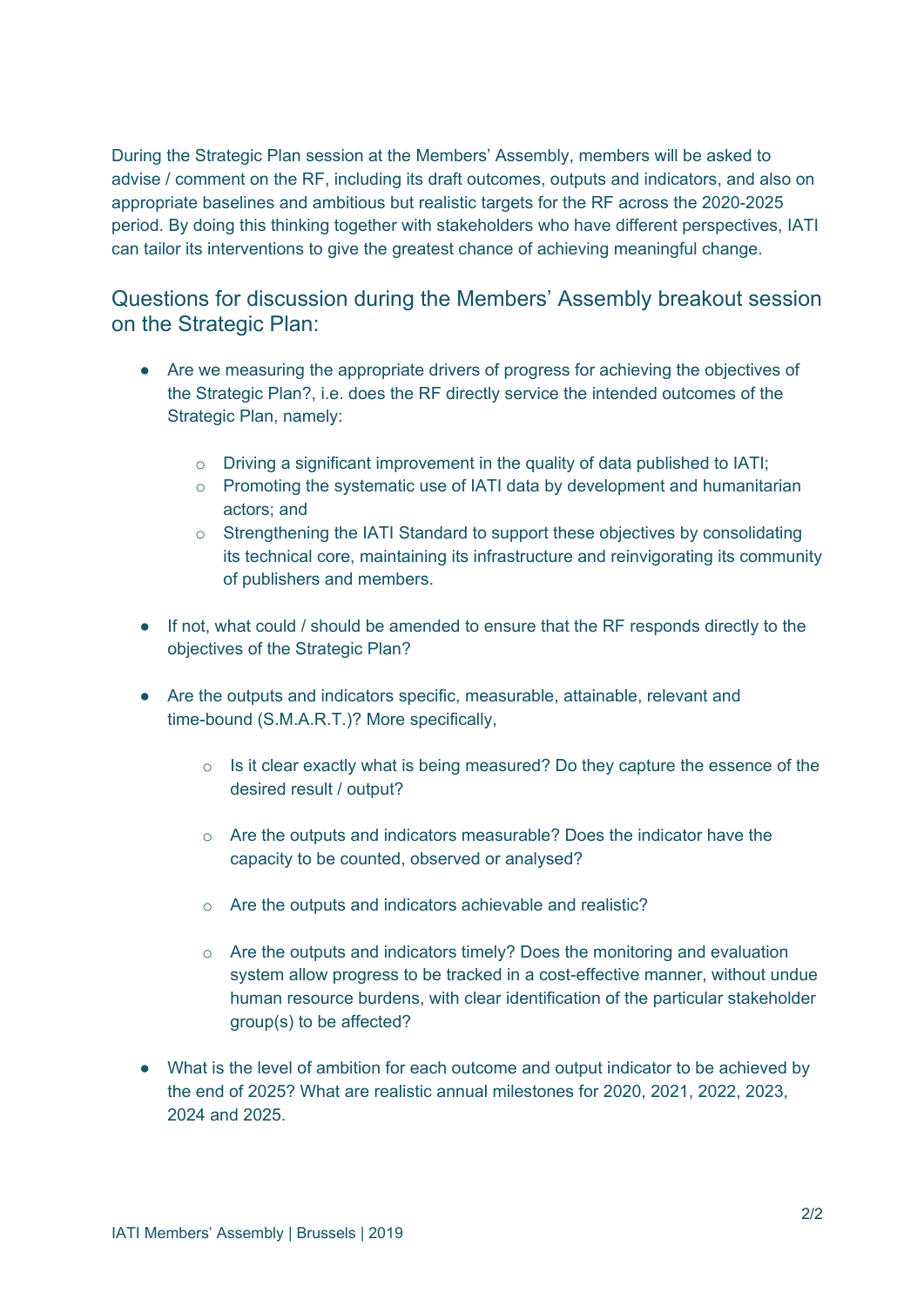NOTE: This Results Framework has been developed by the IATI Secretariat for discussion at the 2019 Members' Assembly (MA) in Brussels. Following comments from members, this document will be revised. As such, this version should be considered as draft.



## **IATI Vision**

Development and humanitarian communities share good quality information on their activities and results and use this information to work together more efectively towards achieving sustainable development.



#### **IATI Mission**

To amplify efforts across the development and humanitarian communities, by making the connections between organisations, their financial flows, programmes and results more visible, enabling them to manage international development efforts effectively and efficiently to contribute to the 2030 Agenda for Sustainable Development, and monitor the actual progress achieved on the ground.



### **IATI Goal**

To support better decisions and better development outcomes through the publication and use of good quality data on development resources, activities, pledges and results.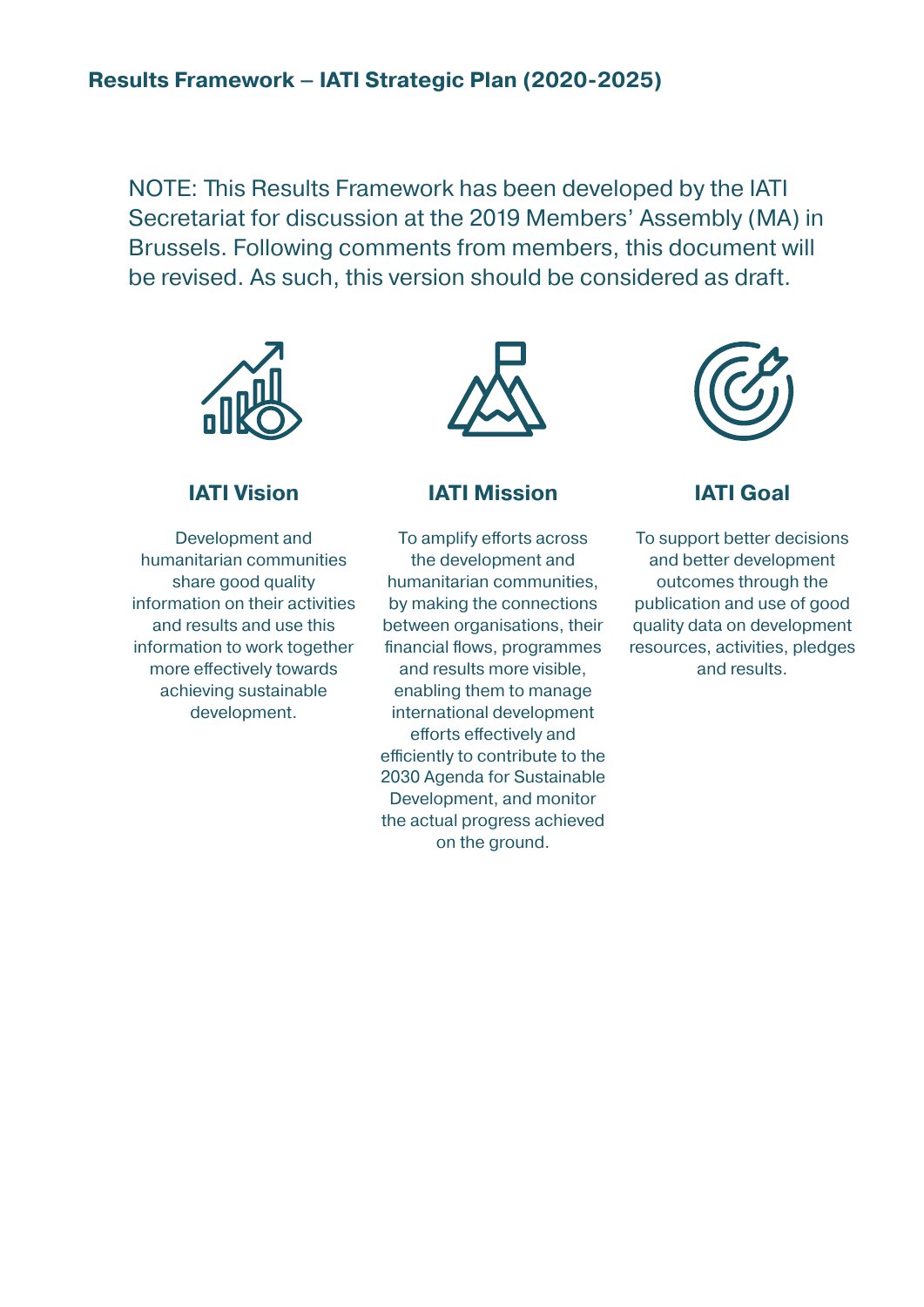| Outcome 1: Significant improvement in the quality of data published to IATI                                                                                   |                                                                                                                                                                                                                                                                           |                                                                       |      |      |                |      |      |      |                                                                        |
|---------------------------------------------------------------------------------------------------------------------------------------------------------------|---------------------------------------------------------------------------------------------------------------------------------------------------------------------------------------------------------------------------------------------------------------------------|-----------------------------------------------------------------------|------|------|----------------|------|------|------|------------------------------------------------------------------------|
| <b>OUTCOME INDICATORS</b>                                                                                                                                     |                                                                                                                                                                                                                                                                           | <b>BASELINE</b>                                                       | 2020 | 2021 | 2022           | 2023 | 2024 | 2025 | <b>DATA SOURCE</b>                                                     |
| 1.1 Percentage of publishers who have increased<br>data coverage according to the IATI Dashboard<br>(annual basis)                                            |                                                                                                                                                                                                                                                                           | To be calculated<br>after approval of<br>members at 2019<br><b>MA</b> |      |      |                |      |      |      | <b>IATI</b><br>Dashboard                                               |
| Dashboard (annual basis)                                                                                                                                      | 1.2 Percentage of publishers who have increased<br>frequency of publishing according to the IATI                                                                                                                                                                          | To be calculated<br>after approval of<br>members at 2019<br><b>MA</b> |      |      |                |      |      |      | <b>IATI</b><br><b>Dashboard</b>                                        |
| Dashboard (annual basis)                                                                                                                                      | 1.3 Percentage of publishers who have increased<br>timeliness of publishing according to the IATI                                                                                                                                                                         | To be calculated<br>after approval of<br>members at 2019<br><b>MA</b> |      |      |                |      |      |      | <b>IATI</b><br>Dashboard                                               |
| <b>Applicable Key Result Areas:</b>                                                                                                                           |                                                                                                                                                                                                                                                                           |                                                                       |      |      | <b>TARGETS</b> |      |      |      |                                                                        |
| <b>INTENDED</b><br><b>OUTPUTS</b>                                                                                                                             | <b>OUTPUT INDICATORS</b>                                                                                                                                                                                                                                                  | <b>BASELINE</b>                                                       | 2020 | 2021 | 2022           | 2023 | 2024 | 2025 | <b>DATA SOURCE</b>                                                     |
| Output 1:<br><b>Current and</b><br>new pub-<br>lishers meet<br>the highest<br>standards of<br>data qual-<br>ity through<br>improved<br>tools and<br>guidance. | 1.1 A set of metrics is in place<br>for the Dashboard to stimulate<br>improved quality of publishing*<br>yes/no<br>*Technical note: once the Dash-<br>board's metrics are in place, this<br>indicator will be revised to a more<br>robust quantitative measure-<br>ment.  | no                                                                    |      |      |                |      |      |      | <b>IATI</b><br>Secretariat                                             |
|                                                                                                                                                               | 1.2 Feedback mechanism exists<br>for data users wto alert publish-<br>ers to issues with their data<br>yes/no                                                                                                                                                             | no                                                                    |      |      |                |      |      |      | Feedback<br>mechanism to<br>be developed<br>by the IATI<br>Secretariat |
|                                                                                                                                                               | Percentage of publishers with<br>more than XX validation errors<br>(decreases over time)*<br>*Technical note: the IATI Valida-<br>tor will be launched in September<br>2019, at which time meaningful<br>annual targets for this output<br>indicator will be established. | N/A                                                                   |      |      |                |      |      |      | <b>IATI</b><br>Validator                                               |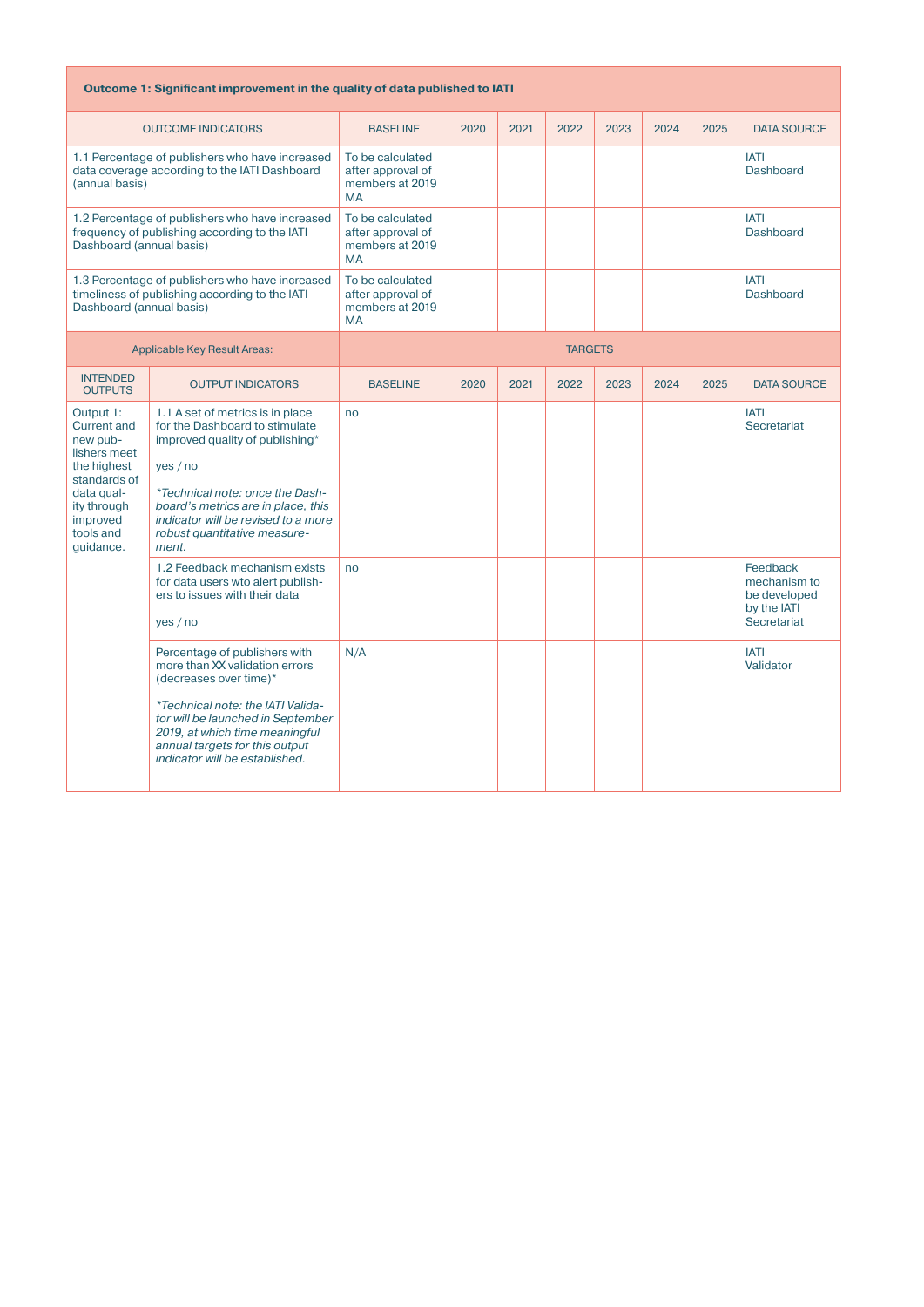| Outcome 2: IATI data is systematically used by development and humanitarian actors |  |  |
|------------------------------------------------------------------------------------|--|--|
|                                                                                    |  |  |

| <b>OUTCOME INDICATORS</b>                                                                                                        |                                                                                                                                                                                                                                                                                                                                                                                                                                                                                                                                                                                                                                                                           | <b>BASELINE</b>                                                                                                                              | 2020 | 2021 | 2022 | 2023 | 2024 | 2025 | <b>DATA SOURCE</b>                                                                                                                                                                                                                      |
|----------------------------------------------------------------------------------------------------------------------------------|---------------------------------------------------------------------------------------------------------------------------------------------------------------------------------------------------------------------------------------------------------------------------------------------------------------------------------------------------------------------------------------------------------------------------------------------------------------------------------------------------------------------------------------------------------------------------------------------------------------------------------------------------------------------------|----------------------------------------------------------------------------------------------------------------------------------------------|------|------|------|------|------|------|-----------------------------------------------------------------------------------------------------------------------------------------------------------------------------------------------------------------------------------------|
| 2.1 Number of unique visits to d-portal<br>(annual basis)                                                                        |                                                                                                                                                                                                                                                                                                                                                                                                                                                                                                                                                                                                                                                                           | 297,228<br>pageviews<br>(August 2018 -<br><b>July 2019)</b>                                                                                  |      |      |      |      |      |      | <b>Google Analytics</b>                                                                                                                                                                                                                 |
| 2.2 Number of unique visits to IATI Datastore<br>(annual basis)                                                                  |                                                                                                                                                                                                                                                                                                                                                                                                                                                                                                                                                                                                                                                                           | To be calculated<br>after launch of<br><b>Datastore</b><br>revisions                                                                         |      |      |      |      |      |      | <b>Google Analytics</b>                                                                                                                                                                                                                 |
|                                                                                                                                  | <b>Applicable Key Result Areas:</b>                                                                                                                                                                                                                                                                                                                                                                                                                                                                                                                                                                                                                                       | <b>TARGETS</b>                                                                                                                               |      |      |      |      |      |      |                                                                                                                                                                                                                                         |
| <b>INTENDED</b><br><b>OUTPUTS</b>                                                                                                | <b>OUTPUT INDICATORS</b>                                                                                                                                                                                                                                                                                                                                                                                                                                                                                                                                                                                                                                                  | <b>BASELINE</b>                                                                                                                              | 2020 | 2021 | 2022 | 2023 | 2024 | 2025 | <b>DATA SOURCE</b>                                                                                                                                                                                                                      |
| Output 2:<br>Data literacy<br>and capacity<br>for data use<br>of members,<br>publishers<br>and partners<br>is strength-<br>ened. | 2.1a Number of data users ( <i>i.e.</i><br>partner countries or organisa-<br>tions) directly supported by the<br>IATI Secretariat on how to use<br>IATI data (annual basis)<br>Indicative activities: one-on-one<br>Skype trainings, webinars, etc.<br>2.1b Number of data users (i.e.<br>partner countries or organisa-<br>tions) directly supported by IATI<br>members on how to use IATI data<br>(annual basis)<br>Indicative activities: one-on-one<br>Skype trainings, webinars, etc.                                                                                                                                                                                | To be calculated<br>after approval of<br>members at 2019<br><b>MA</b>                                                                        |      |      |      |      |      |      | $2.1a$ :<br><b>IATI Secretariat</b><br>2.1b: Survey of<br><b>IATI</b> members<br>included in<br><b>Annual Report</b><br>development<br>process                                                                                          |
|                                                                                                                                  | 2.2a Number of publishers<br>(i.e. partner countries or or-<br>ganisations) directly support-<br>ed by the IATI Secretariat on<br>how to use IATI data (annual<br>basis)<br>Indicative activities: one-on-<br>one Skype trainings, webinars,<br>etc.<br>2.2b Number of publishers<br>(i.e. partner countries or or-<br>ganisations) directly support-<br>ed by IATI members on how to<br>use IATI data (annual basis)<br>Indicative activities: one-on-<br>one Skype trainings, webinars,<br>etc.<br>2.3 Percentage of publishers who<br>have more than 10 country-level<br>offices that provide annual train-<br>ings on using IATI data to their<br>country-level staff | To be calcu-<br>lated after<br>approval of<br>members at<br>2019 MA<br>To be calculated<br>after approval of<br>members at 2019<br><b>MA</b> |      |      |      |      |      |      | $2.2a$ : $ AT $<br>Secretariat<br>2.2b: Survey of<br><b>IATI</b> members<br>included in<br><b>Annual Report</b><br>development<br>process<br>Survey of IATI<br>members<br>included in<br><b>Annual Report</b><br>development<br>process |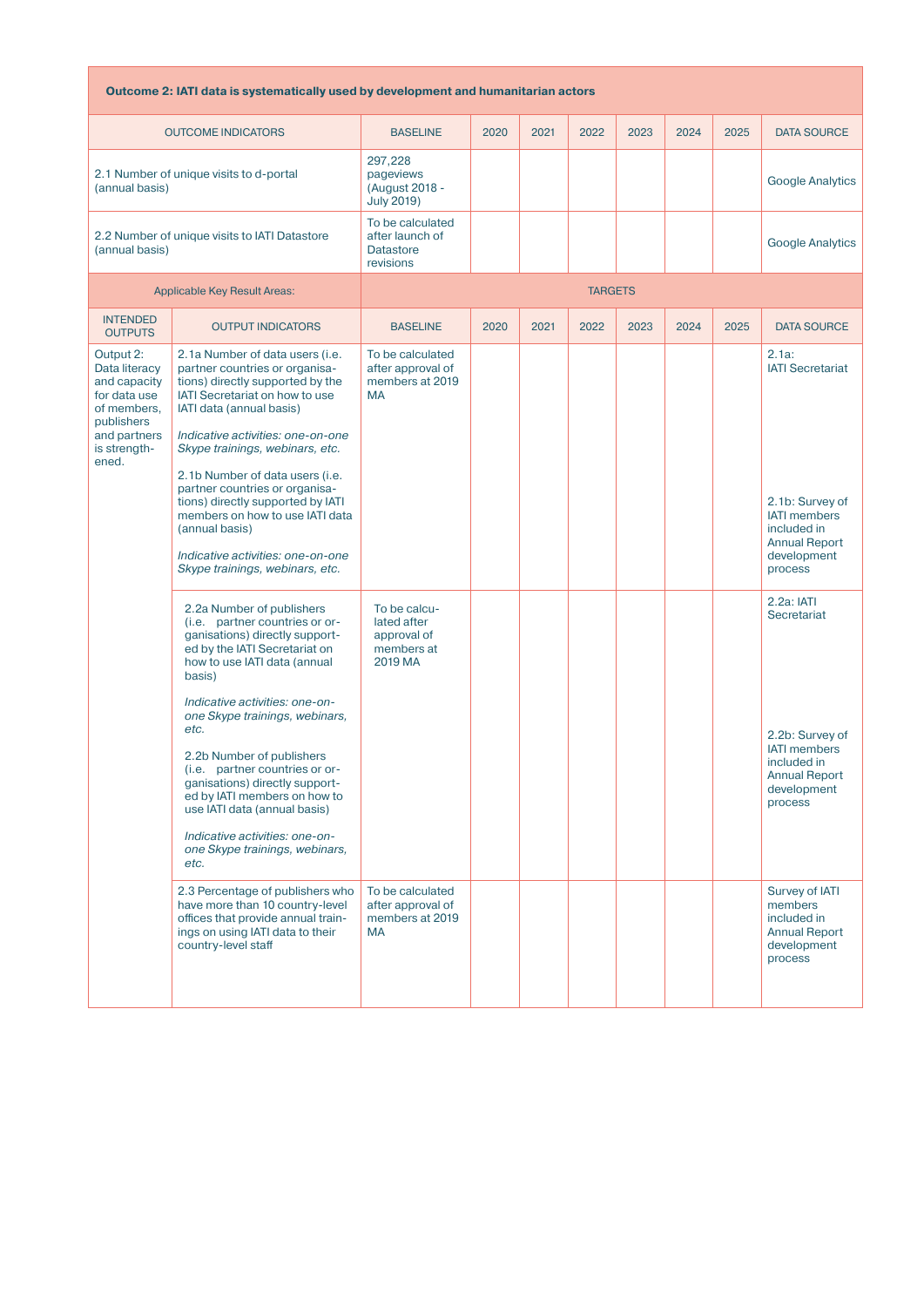| Outcome 3: The IATI Standard is strengthened by consolidating its technical core                                                            |                                                                                                                                                                                                                                                                                              |                                                                       |      |      |                |      |      |      |                                                                                                                                                                                                                              |
|---------------------------------------------------------------------------------------------------------------------------------------------|----------------------------------------------------------------------------------------------------------------------------------------------------------------------------------------------------------------------------------------------------------------------------------------------|-----------------------------------------------------------------------|------|------|----------------|------|------|------|------------------------------------------------------------------------------------------------------------------------------------------------------------------------------------------------------------------------------|
| <b>OUTCOME INDICATORS</b>                                                                                                                   |                                                                                                                                                                                                                                                                                              | <b>BASELINE</b>                                                       | 2020 | 2021 | 2022           | 2023 | 2024 | 2025 | <b>DATA SOURCE</b>                                                                                                                                                                                                           |
| 3.1. *Technical note: this outcome indicator will<br>be developed in tandem with updates / planned<br>standardisation of the IATI Standard. |                                                                                                                                                                                                                                                                                              | N/A                                                                   |      |      |                |      |      |      |                                                                                                                                                                                                                              |
| <b>Applicable Key Result Areas:</b>                                                                                                         |                                                                                                                                                                                                                                                                                              |                                                                       |      |      | <b>TARGETS</b> |      |      |      |                                                                                                                                                                                                                              |
| <b>INTENDED</b><br><b>OUTPUTS</b>                                                                                                           | <b>OUTPUT INDICATORS</b>                                                                                                                                                                                                                                                                     | <b>BASELINE</b>                                                       | 2020 | 2021 | 2022           | 2023 | 2024 | 2025 | <b>DATA SOURCE</b>                                                                                                                                                                                                           |
| Output 3:<br>The IATI<br><b>Standard</b><br>increasingly<br>meets the<br>needs of<br>different user<br>groups.                              | 3.1 Number of partner countries<br>integrating IATI data into their<br>budgeting systems, AIMS or in-<br>formation management systems<br>Annual increase in number of<br>country governments reporting<br>integration<br>3.2 New examples of data use<br>not previously foreseen<br>ves / no | To be calculated<br>after approval of<br>members at 2019<br><b>MA</b> |      |      |                |      |      |      | 3.1 Survey<br>of IATI partner<br>country mem-<br>bers included in<br><b>Annual Report</b><br>development<br>process<br>3.2 Survey of<br><b>IATI</b> members<br>included in<br><b>Annual Report</b><br>development<br>process |